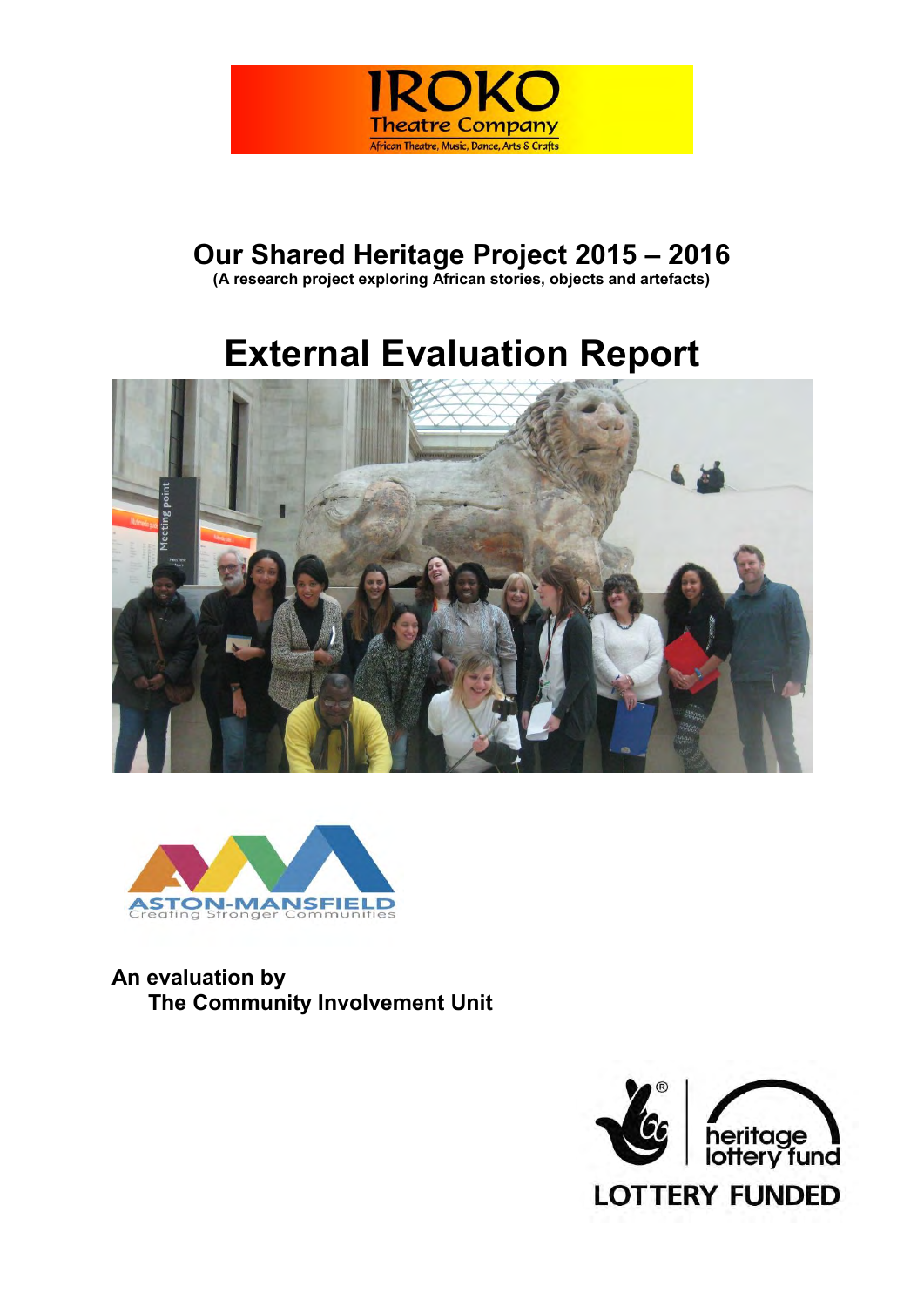# **Table of Contents**

## **About IROKO**

"IROKO Theatre Company use the arts and heritage as a vehicle to advance the education, health and well being of members of the public. To achieve this, we provide resources and hold training, research, exhibitions, workshops and performances using African theatre methods incorporating oral storytelling, drama, music, dance, arts and craft. Our aim is to raise awareness and preserve the knowledge of African heritage, arts, culture and history. We achieve this by taking our work to those areas in the wider communities where such African heritage and culture would normally not be seen."[1](#page-1-0)

## **About Aston-Mansfield**

Aston-Mansfield has been working in the heart of east London for over 130 years. We provide a wide range of community development support and activities in the London Borough of Newham, directly delivering services to around 1000 people and 900 organisations each year. Within Aston-Mansfield, the Community Involvement Unit (CIU) is a group of specialists whose aim is to grow, develop and sustain voluntary and community groups [2](#page-1-1)

<span id="page-1-0"></span><sup>1</sup> http://www.irokotheatre.org.uk/

<span id="page-1-1"></span><sup>2</sup> http://www.aston-mansfield.org.uk/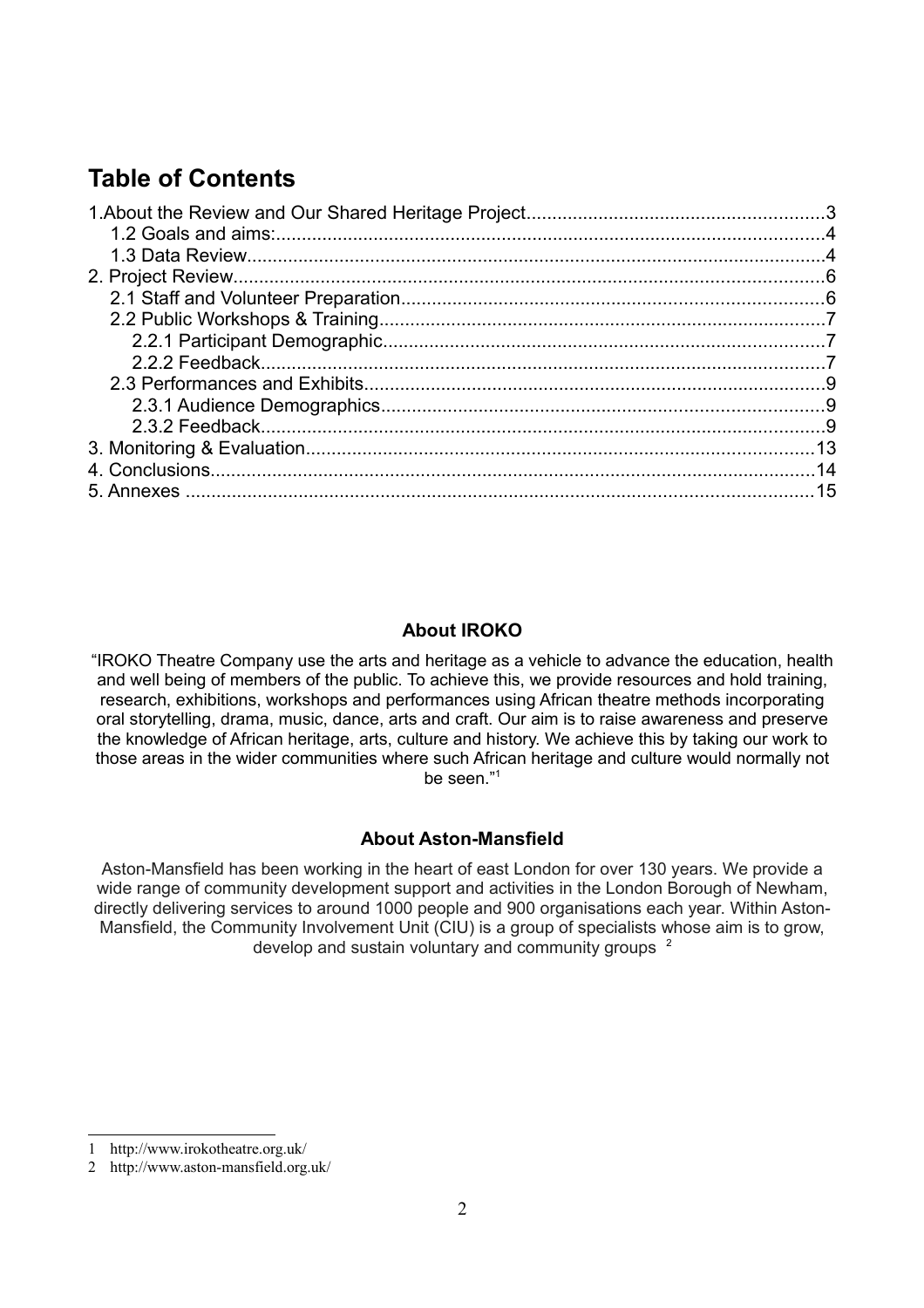# **1. About the Review and Our Shared Heritage Project**

Aston-Mansfield was approached to conduct an external review for IROKO theatre company for their 'Our Shared Heritage' (OSH) Project. The purpose of the review will be to review the processes and outcomes of the project in the context it's original goals, set out in the original funding bid to the Heritage Lottery Fund. The review utilises materials and data collected by IROKO throughout their project (see section 1.3), and involved no further data collection on the part of Aston-Mansfield.

The OSH Project has been a heritage project carried out by the IROKO theatre company throughout 2014 & 2015. Funded by the Heritage Lottery Fund, the project has been run by IROKO in partnership with the British Museum Supplementary School Programme (BMSSP) as well as Barking Learning Centre, Vision-Redbridge Culture and Leisure, Goldsmiths University of London, Stratford Libraries and various schools across London.

The project focussed on connecting cultures through stories and storytelling, using objects and artefacts to help identify cross-cultural connections and tell their stories, with a particular focus on five galleries at the British Museum(BM) – African, Islamic, Asian, Aztec and European. The OSH project aimed to create opportunities for people from different cultural and professional backgrounds to use stories as a means of uncovering the connections between African myths, figures and artefacts, as well as their counterparts in other cultures.[3](#page-2-0)

To achieve this aim IROKO planned a multi-stage project to engage with the public on several levels. The planned outcomes can be roughly separated into [4](#page-2-1) elements<sup>4</sup>:

## **1. Staff and Volunteer preparation.**

IROKO recruited and trained staff and volunteers to carry out the project. This included training facilitators and trainers for workshops and volunteer researchers to explore crosscultural heritage.

## **2.Public workshops and training.**

Training workshops for the public were organised and carried out by IROKO and the BMSSP, focussing on telling stories and exploring cross-cultural heritage through the objects and artefacts found in the galleries. A group of these participants continued training with IROKO and received a National Open College Network (NOCN) qualification in Storytelling.

## **3.Performance and exhibition**

An original choreopoem performance piece called 'The Green Stone Bead' was created based in the previous research. It was toured, along with an accompanying exhibition, around several heritage and educational sites, including the BM and several schools across London.

<span id="page-2-0"></span><sup>3</sup> P.5 Heritage Lottery Fund Application. See Annex A

<span id="page-2-1"></span><sup>4</sup> For a full list of project outputs see Annex B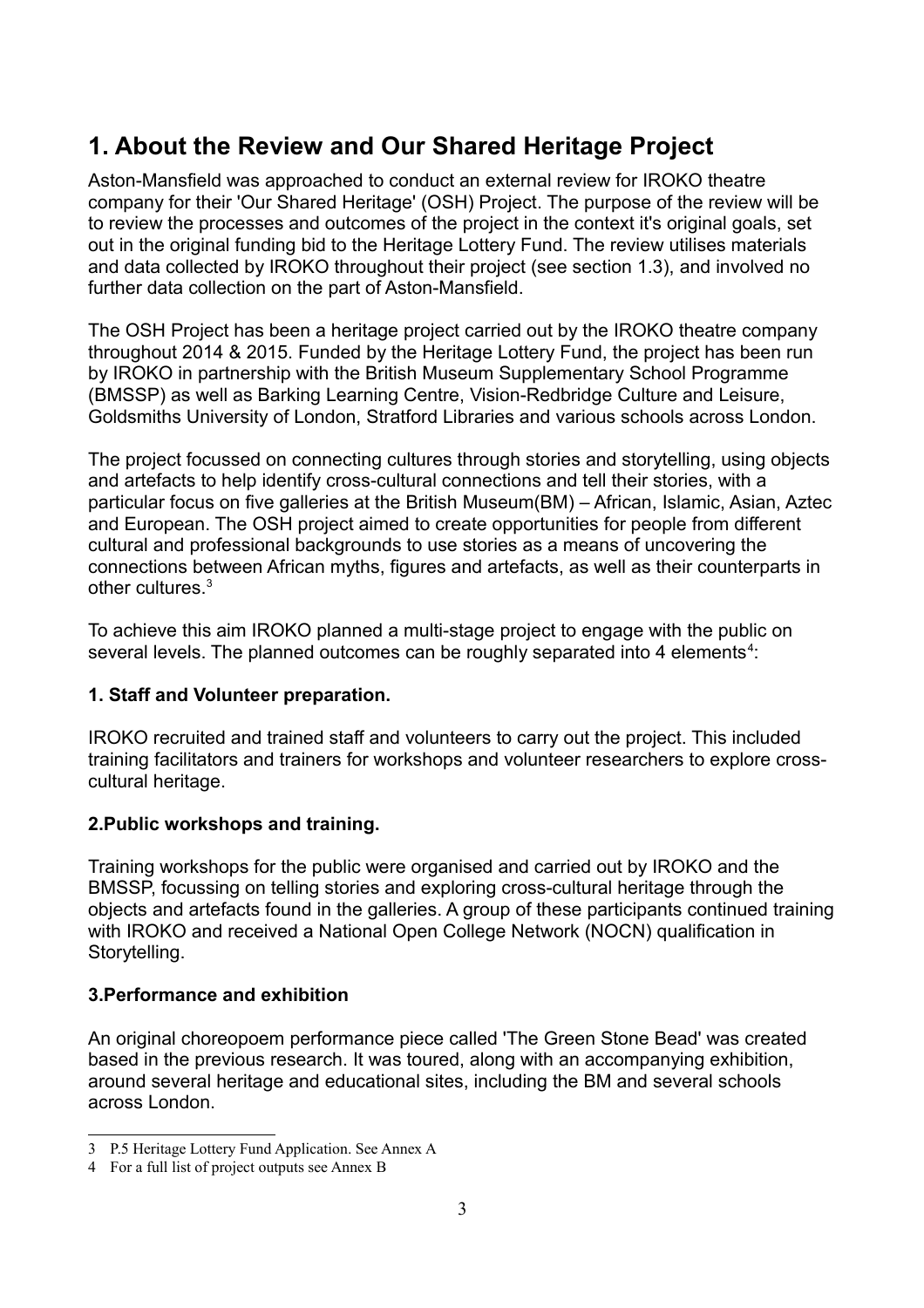## **4.Resources and materials**

Several resources produced throughout the project were to be compiled and made available to the public. These included video and audio recordings of workshops, performances and music created for the project, a learning resource pack containing information about the stories, objects and cross-cultural links explored throughout the project and a quiz that accompanied the performance.

## *1.2 Goals and aims:*

From discussions with IROKO staff and reviewing the Heritage Lottery Funding application the aims of the project can be broadly separated into two, interrelated areas:

#### **1. Increasing knowledge and understanding of heritage and of its cross-cultural links:**

- To identify and record heritage information that is often lost through a diaspora, and explore the cross-cultural links within.
- To provide better interpretation and explanation of heritage information for the public.
- Extending heritage learning to those who would not normally experience or engage with it.
- Increasing community cohesion through increased awareness of heritage and culture.
- Increased knowledge and understanding of the BM and heritage sites, bringing more people to them.

## **2. Increasing Capacity:**

- Of individuals and partners through training and education.
- Of IROKO through training staff, gaining experience and building strategic partnerships and public profile.
- Of local heritage and sectors through training partners, increasing understanding and capacity to facilitate heritage work and by building connections between organisations and people.

## *1.3 Data Review*

This evaluation is based on materials and evaluation data collected by IROKO throughout the project. These include:

- The original Heritage Lottery Funding application, outlining the goals and the scope of the project.
- Several resources and materials produced as part of the project.
- 44 feedback surveys collected from the British Museum Training sessions
- 7 feedback surveys completed by trainees taking the further, accredited course in Storytelling.
- 99 feedback surveys completed by audience members at the exhibits and performances of The Green Stone Bead.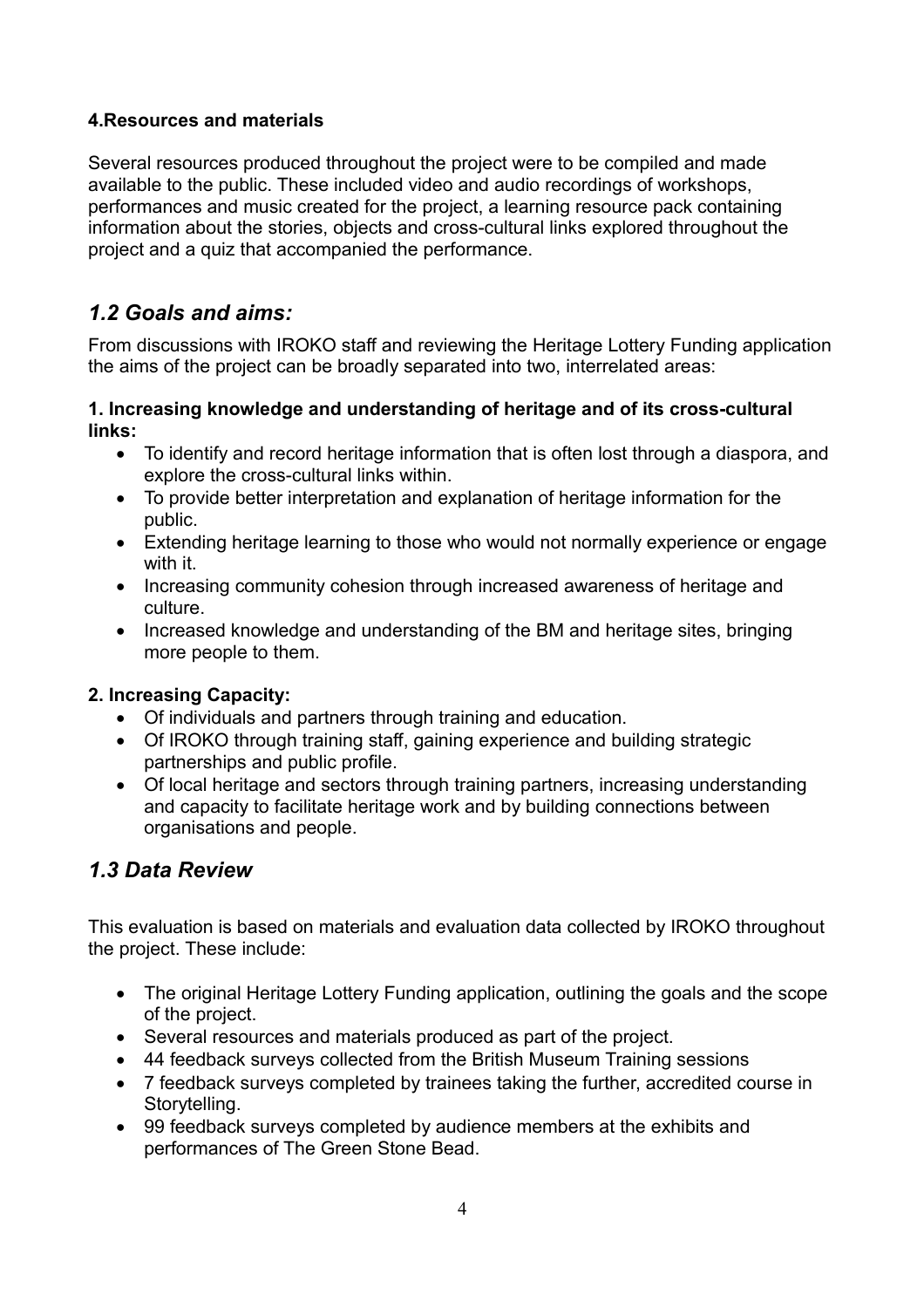- Feedback from partner organisations
- Demographic information recorded from participants and audience members of workshops and performances.
- Theatre review of The Green Stone Bead performance and exhibit
- A Masters dissertation incorporating one OSH volunteer's experience of the project.

## **2. Project Review**

In order to assess the projects outcomes against its goals we will review each of the four project elements listed above in reference to the stated goals of the project.

Overall the project met or exceeded each of their targets. Across all stages IROKO monitoring suggests that the projects reached 3747 people directly, exceeding their target of 3082, while the social media reach of the project through Facebook alone is 93,245 people (defined as unique people for who information about the OSH project appeared on their 'wall').

Of those who were asked where they heard about the performance they attended, social media was the largest factor after word of mouth (*Table 1*). Of those who replied 'Other' the majority were told of the performance by museum staff while at the BM already. While this is an interesting indication of the effectiveness of publicity methods, too few people were asked to get a real sense.

*Table 1.*

| How did you hear about the performance? | Count |  |
|-----------------------------------------|-------|--|
| Social Media                            |       |  |
| Advert/Magazine                         | 31    |  |
| Word of Mouth                           |       |  |
| <b>Other</b>                            | 81    |  |

## *2.1 Staff and Volunteer Preparation*

At the beginning of the project IROKO recruited and trained staff and volunteers to carry out the various components of the project. A target of 5 research volunteers was set to explore cross-cultural heritage through stories, myths, objects and artefacts to feed into the workshops and the creation of a performance piece, this target was exceeded with 6 researchers trained. 4 workshop leaders also received training to carry out sessions based on the information produced, as did the IROKO creative team, culminating in the creation of "The Green Stone Bead" a new play centred around the materials researched by the volunteers.

As well as identifying and sharing cross-cultural heritage knowledge, the skills gained from these trainings will have lasting benefits for the participants involved and their work in the heritage and education sectors. Examples of benefits can be seen in the BM feedback, who highlighted an increased understanding of the collections that staff can use in their work, as well as gaining insight into training with different groups and contexts which will aid in planning future trainings<sup>[5](#page-4-0)</sup>.

IROKO also benefits directly from the training and experience gained throughout such a

<span id="page-4-0"></span><sup>5</sup> See annex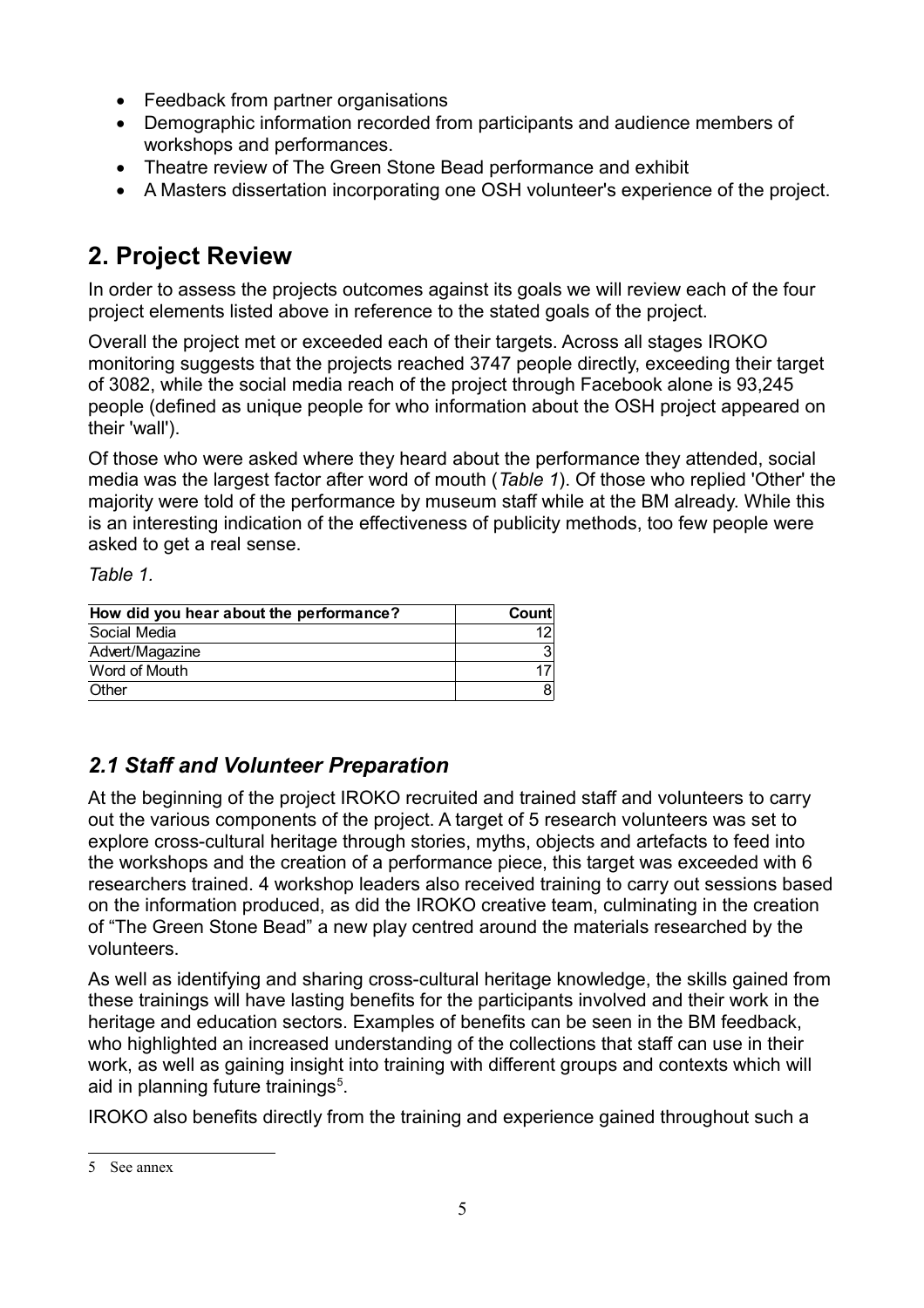project. As well as building connections with partner organisations, IROKO can build connections with a pool of trained volunteers and professionals to help in future project delivery. Partner feedback was entirely positive about the experience of working with IROKO and all organisations involved expressed a desire to work with IROKO again in the future, demonstrating the how the project can raise the profile, increase the resilience and improve the effectiveness of the organisation within the community. This is further evidenced in new working partnerships that IROKO has developed through the project with The British Library and The Barbican Centre. Another concrete example of improved profile and partnerships is that the creative director, Alex Oma-Pius, has been hired by the Museum of London, following their work together on the project, and is currently working as a freelance teacher in their Supplementary School.

Discussing direct benefits to IROKO staff Alex noted that the project was a useful learning experience for key staff such as the Project Administrator, working in new areas and gaining understanding of the sector and the local community, and for the Project Coordinator who gained further experience in project monitoring and financial reporting.



*Staff and volunteers plan the project, with examples objects and artefacts to be used.*

## *2.2 Public Workshops & Training*

IROKO initially planned to carry out 3 half day training sessions with the BMSSP for 15 people per session. These sessions were oversubscribed leading to a fourth session being added and a total of 69 participants completing the workshops. The further training also exceeded its target with 12 trainees completing the course and receiving National Open College Network accredited IROKO certificates.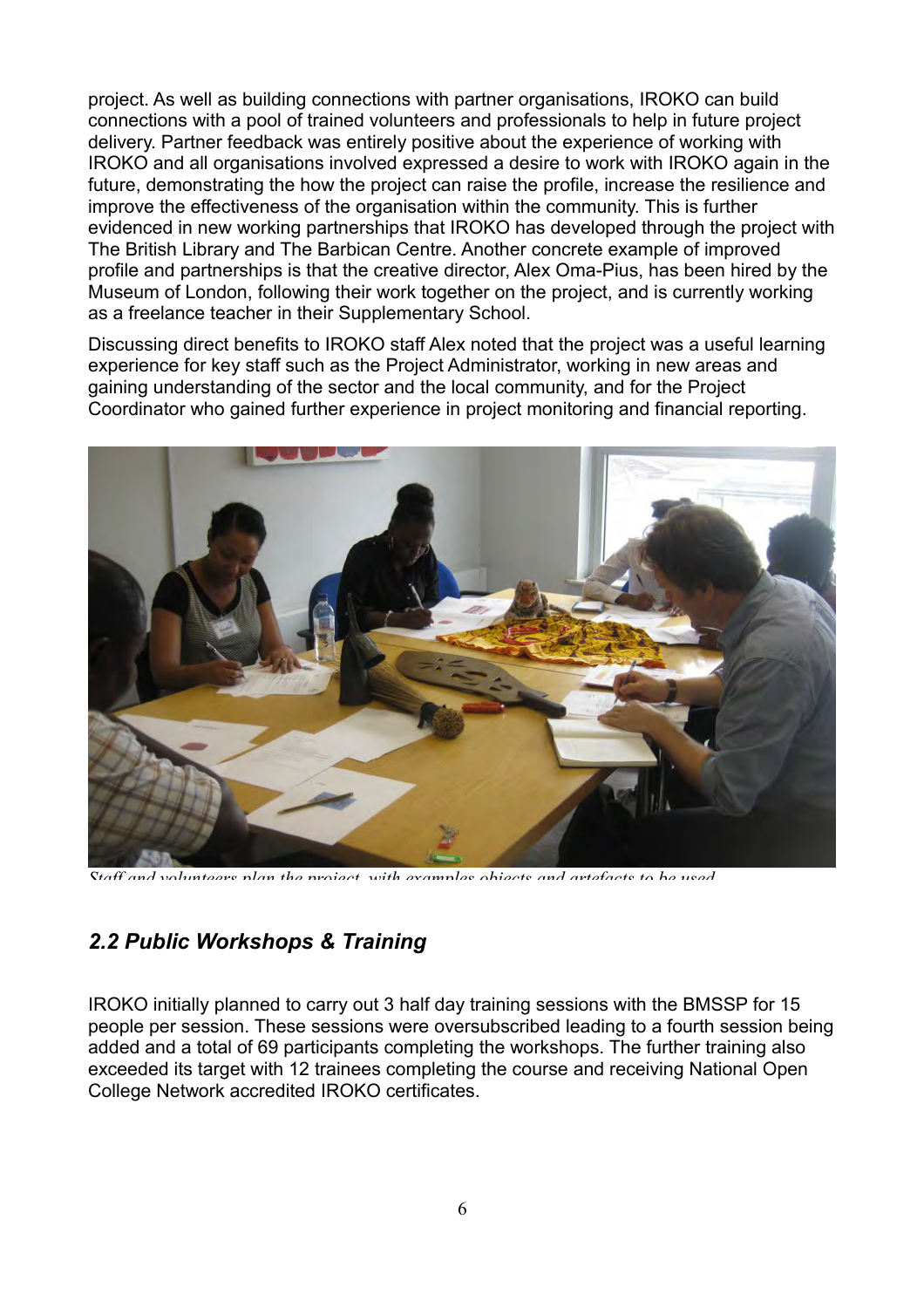## **2.2.1 Participant Demographics**

Participants in the workshops were much more likely to be female with 55 women and only 14 men taking part. IROKO's suggestion that this is generally representative of the heritage and education sectors that the workshops drew on does seem to explain this. While the largest age group across all of the trainings was over 50s the general spread of participant ages is good, with a balance of participants from 16-25 up. The diversity of the group, across age, culture and background, was something praised in the participant feedback (see below).



## **2.2.2 Feedback**

The concept of combining the museum galleries, heritage education and training in storytelling proved popular and successful. It was an innovative and effective way of achieving the projects goals, simultaneously sharing cross-cultural heritage knowledge while increasing peoples ability and effectiveness to further communicate these ideas.

In feedback surveys participants were asked to describe the top three things that they would take away from the sessions. To help analyse these responses each statement was assigned one of 5 categories as can be seen in Table 2 below. Some responses fell into more than one category.

| <b>Category</b>              | <b>Examples</b>                                                         |
|------------------------------|-------------------------------------------------------------------------|
| Knowledge                    | "Information about different deities", "Research on Mami Wata"          |
| <b>Skills</b>                | "How to use objects in storytelling", "Getting classes more involved"   |
| Values                       | "That we are all connected", "A greater appreciation of other cultures" |
| Experience/<br>Entertainment | "The dancing!", "Enjoyment of dance, song and storytelling"             |
| Other                        | "You must never trust a naughty woman wearing a pointy hat : ("         |

|  | Table 2, Categories of reported benefits |  |  |
|--|------------------------------------------|--|--|
|--|------------------------------------------|--|--|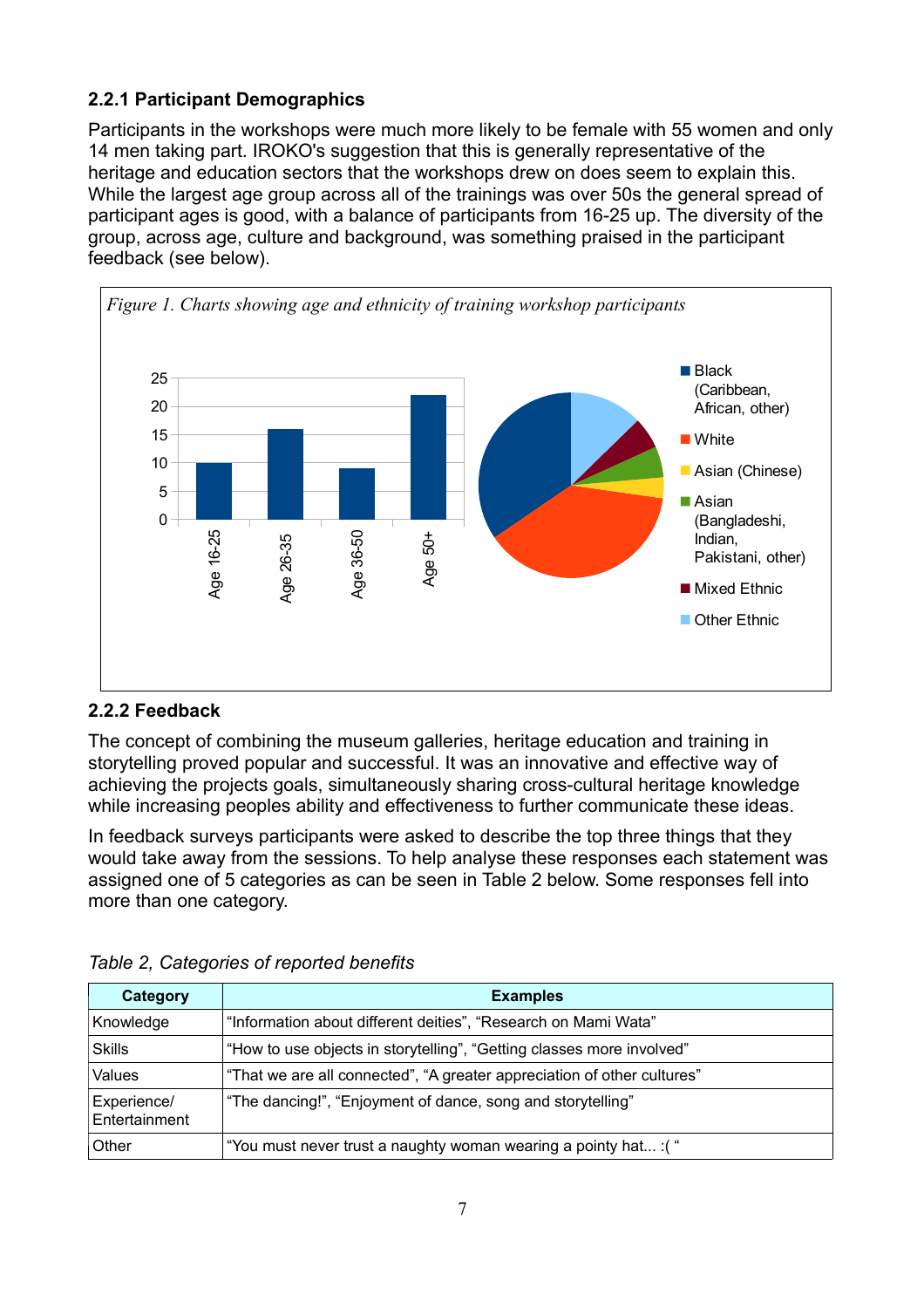Of workshop participants who completed the surveys, 77% reported new knowledge as at least one of the top 3 things taken from the training, 73% named at least one skill,43% named at least one value and 39% at least one experience. In total, responders reported skills and knowledge with equal frequency (See fig. 3), followed by

Entertainment/Enjoyment and Values. Although we can only draw limited insight from this due it's subjective nature it provides a good general picture of what the participants felt they gained from the process and demonstrates in broad terms the success of the workshops in raising cross-cultural heritage

knowledge and the skills to convey it.

A more in depth review of the responses further supports this with a large number of participants citing specific skills and techniques learnt through the workshops. The most common skills cited were the use of objects to create and tell stories and methods of creating audience participation and engagement. When referring to knowledge and information that they would take away from the training many referenced the cross-cultural links that they had discovered in the objects and stories that they were studying.

Another recurrent theme for participants of the museum workshops was an increased knowledge and interest in the BM and several people reported learning how to better visit, understand and guide others around the galleries.



A significant amount of respondents stated that the diversity of the group, meeting new people and sharing experiences from different backgrounds and cultures was a highlight of the sessions. This highlights both the broad reach of the project and the potential for similar projects to build connections and capacity in the local heritage and community sectors.

In terms of suggestions for improvement the most common request by far was for more time, particularly in the galleries, highlighting the level of engagement and enjoyment of participants.

Feedback from partner organisations consistently agreed that their work with IROKO had enhanced

*"Maybe the time can be a little longer as it went too, too fast. It is true that time flies when an event is enjoyable."*

their service delivery. As well as the benefits for BM staff described above, feedback from the Barking Learning Centre cited staff training at the workshops as a benefit to service delivery, while Stratford Library reported that the project had allowed it to explore new ways of delivering cultural and educational information.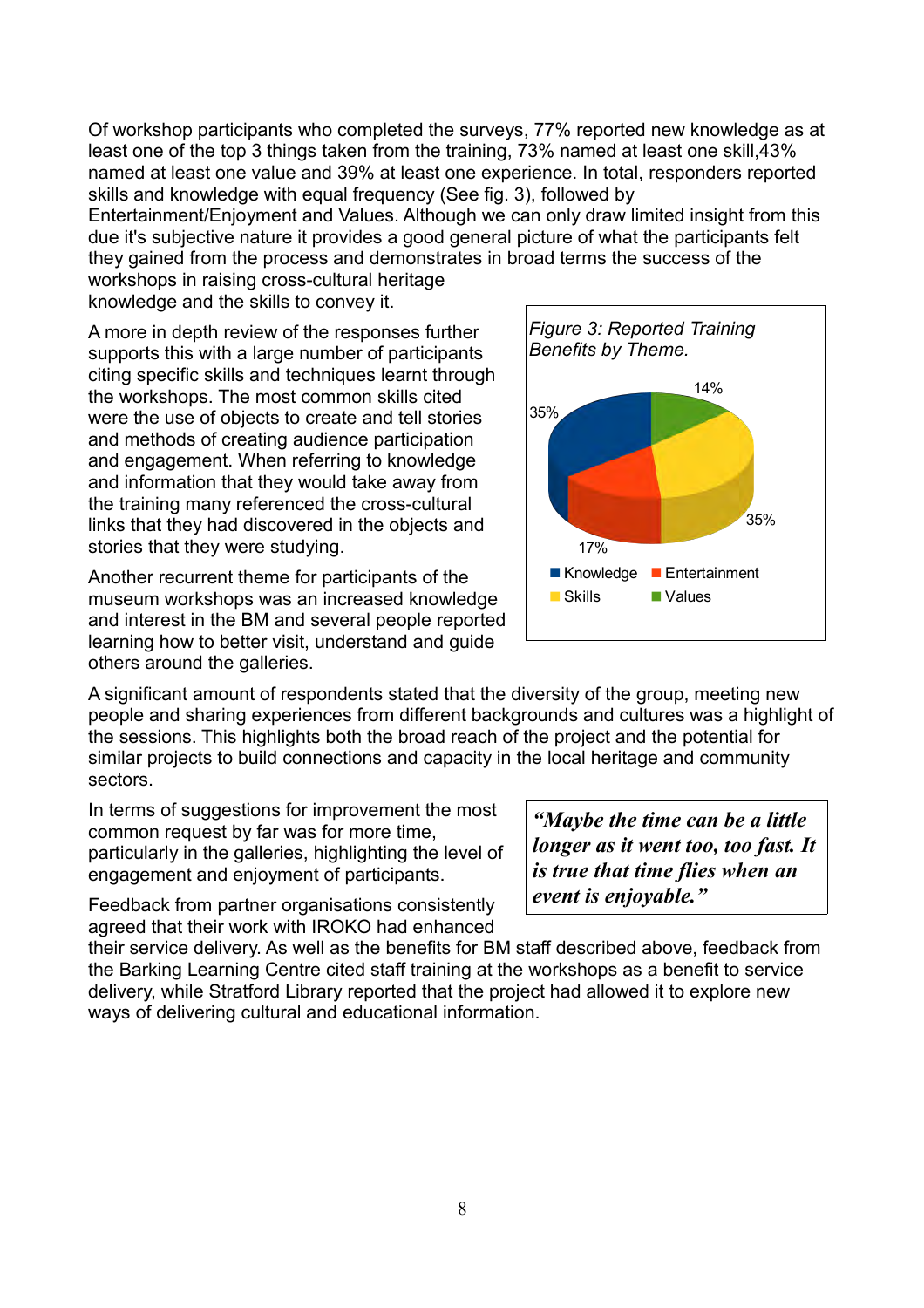

*Workshop participants at the British Museum*

## *2.3 Performances and Exhibits*

Initial targets were to take the performance of The Green Stone Bead and its accompanying exhibition to 4 venues and 5 schools. Again these targets were exceeded with a total of 5 venues and 15 schools experiencing the project.

## **2.3.1 Audience Demographics**

Audiences were diverse (Fig.4), with a majority of Black and Minority Ethnic members. This is in line with the cross-cultural goals of the project and the aim to share heritage information with audiences from many backgrounds. Audiences at the public performances appear to be equally divided by gender while the largest groups by age were adults 26-59 (42%) and under tens (31%). 11-25 year-olds will be the hardest demographic to engage with in heritage projects such as this, and so their low turn-out to public performances is unsurprising. This makes the project's work with schools and universities particularly important in engaging young people and reaching those who would not normally be exposed to such work.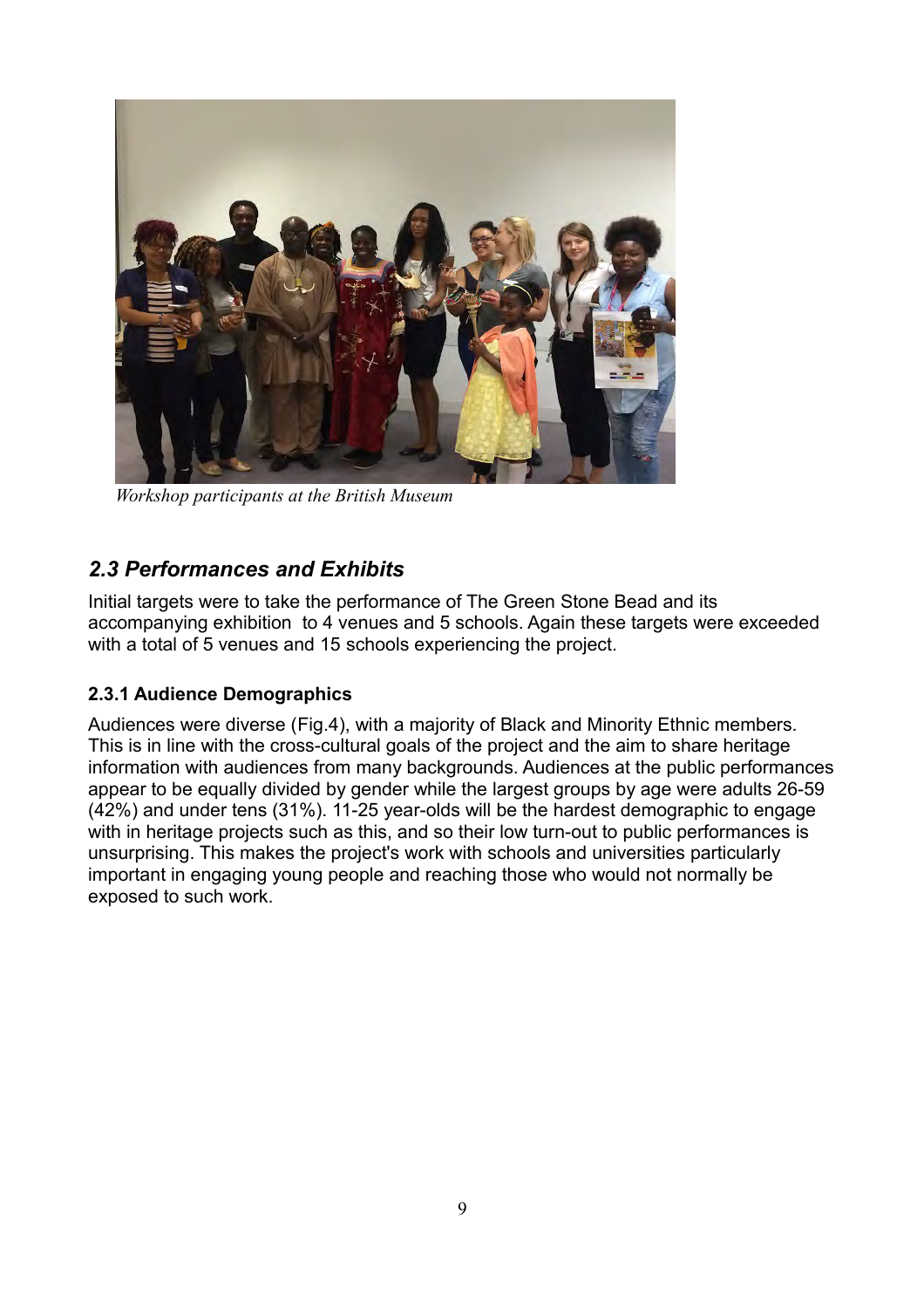

## **2.3.2 Feedback**

Audience response to the performance through feedback surveys was overwhelmingly positive, with many glowing comments including:

#### *"Well devised, energetic and thought provoking"*

#### *"The audience of all ages were enthralled. A wonderful way to teach about the cultural and mythological aspects of Africa. Thank you."*

#### *"I enjoyed the story itself, the engaging way it was shared and the fun ending with everyone joining in! Excellent job!"*

The performance also received an unexpected review from a London theatre website who gave the show 5 stars, writing; *"This tasteful, family-friendly musical is well choreographed, well directed and well performed."*[6](#page-9-0) . The review praised the show's engagement with the audience through participation, post-show food and refreshments, and the resources provided to give context to the performance. Writing about the incorporation of research and heritage work into the performance the review said "The beauty of The Green Stone Bead lies in its theatrical simplicity – and its rather more complicated background.". The writer of the play stated that the positive review has given him a lot more confidence to try more challenging creative work in the future, potentially expanding IROKO's creative scope.

Of 99 responses only a handful had criticism or suggestion for improvement. More labels and descriptions for the exhibits to aid context was suggested by one audience member as well as by one partner organisation. More time for the Q & A and more engagement with the children were the only other suggestions given about the performance.

A significant number of respondents expressed a desire to see the performance and exhibit tour more widely, and promoted more for example:

<span id="page-9-0"></span><sup>6</sup> https://www.londontheatre1.com/news/108578/iroko-theatres-the-green-stone-bead-at-goldsmiths-uni/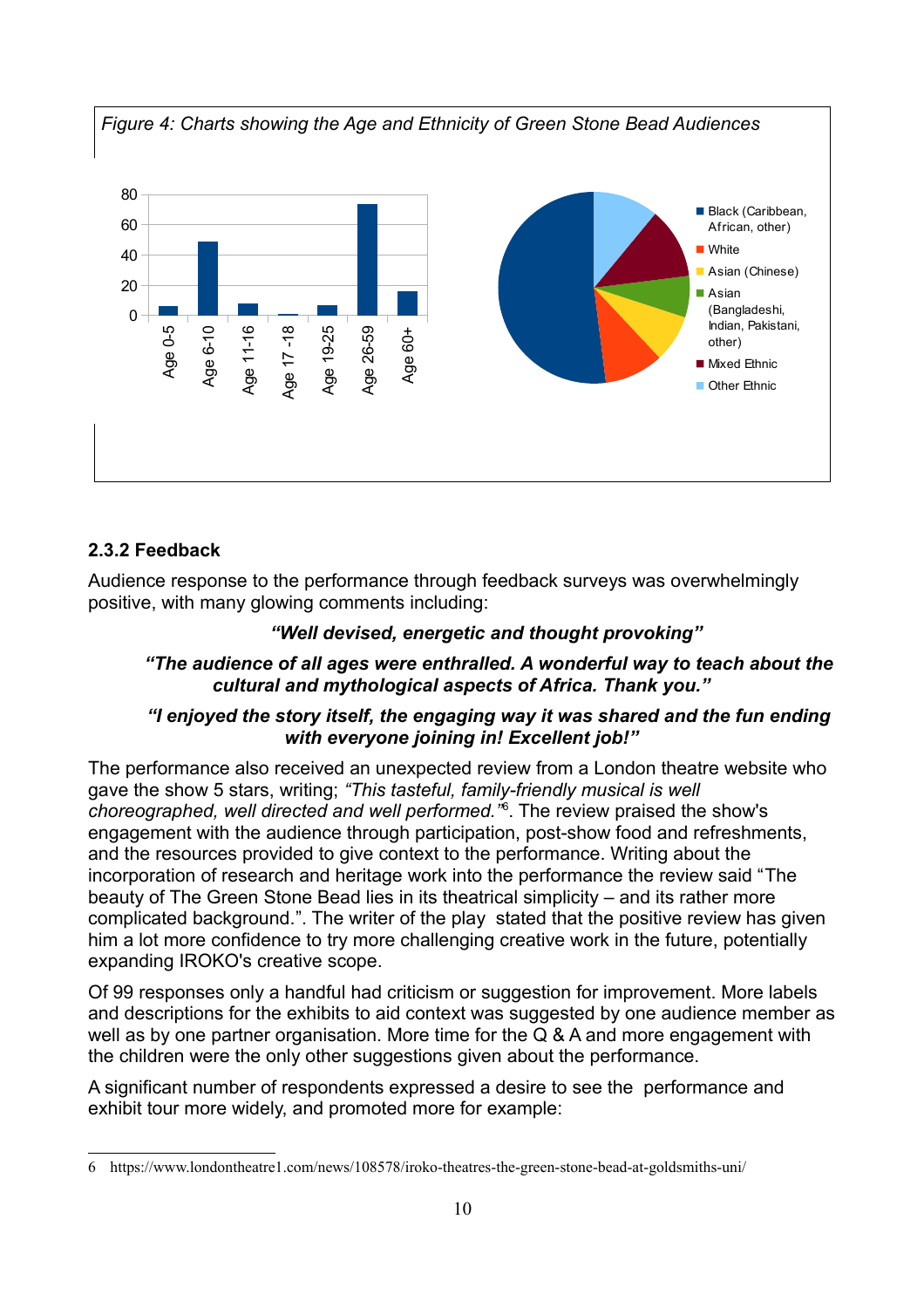#### *"It would have been extremely beneficial to schools across London to be informed of this event. Need to look at widening your participation and your publicity"*

Feedback from partner organisations that hosted the performance also suggested that publicity could be improved in the future. One commented that posters and publicity materials could have been clearer to help audiences understand the nature of the event. Given the slightly complicated nature of the performance as one element of a wider project this is understandable but might deserve attention in the future. Two partners also both felt that more pre-performance consultation with the venues about the project could help to give staff more confidence in promoting the show.

When asked whether the performance was a fun way of sharing information and raising awareness, 99 of 99 respondents answered yes. Although the question was slightly leading, and the performance was free, the 100% positive response still demonstrates high levels of audience enjoyment of the event.



*Performers in costume playing the tricksters Esu, Ananse and Monkey*

The accompanying exhibit to the performance, which contained objects and replicas of artefacts along with descriptions, added context and depth to the performance, enhancing the experience as a heritage event. One audience member described it as:*"An excellent exhibition which contextualised the performance. Both can be build upon.".* The exhibit toured with the performance and provided context for the show to help learning and understanding but was also left for extended times at some venues or schools to maximise its reach. In the coming spring the exhibit will be shown at St Edmund Primary School on the Isle of Dogs at the request of the head teacher there.

The fact that performances were free, and in places which people may be visiting for a variety of reasons, appears to have been a double edged sword. There is definite evidence in the feedback that many people discovered and attended the performances as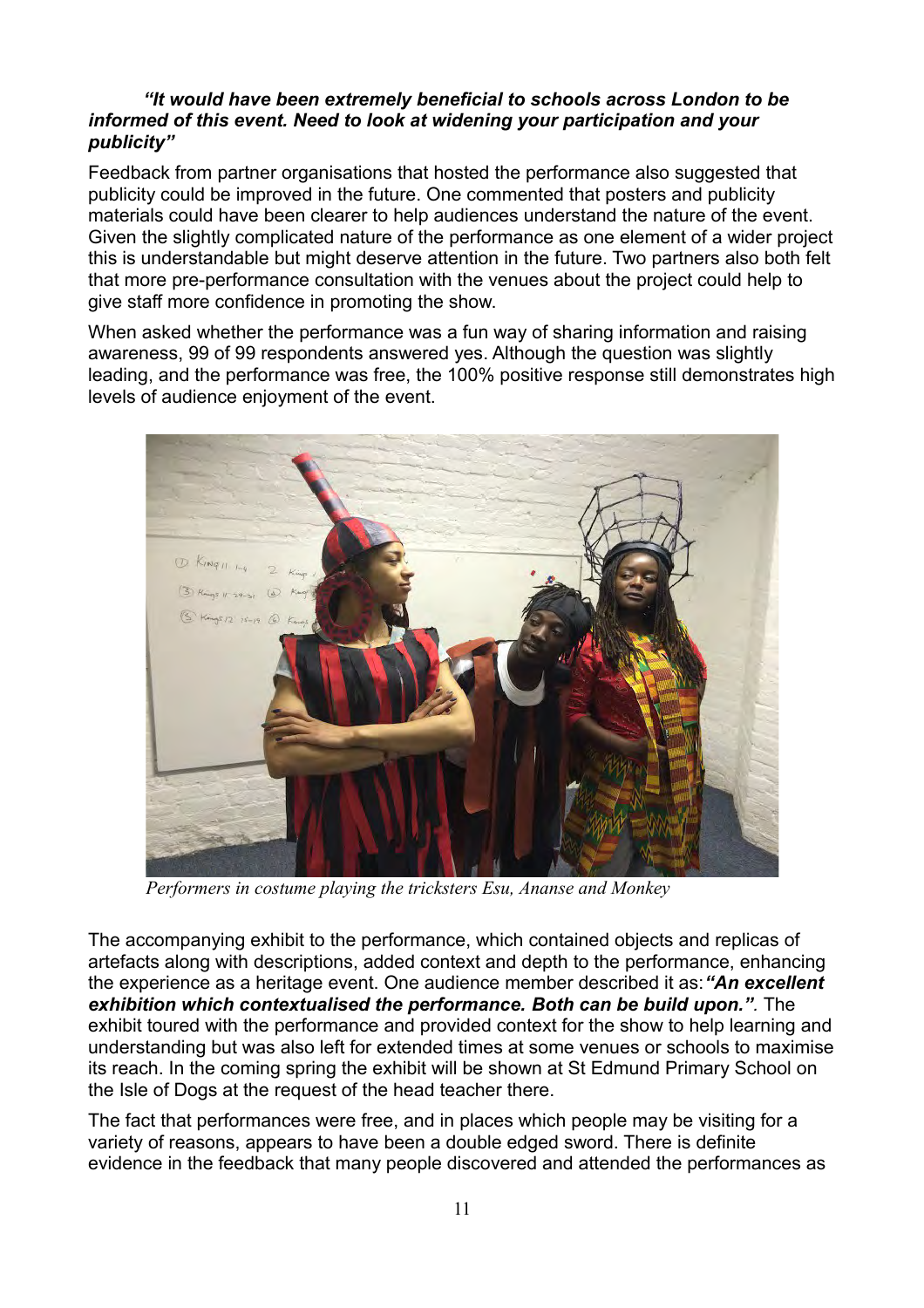a result of being at the venue already, this was also confirmed by Stratford Library who reported that the event brought lots of families into the Library. However some partners noted that, potentially because of its free nature, people in the audience arrived and left at different times in the show, which limits the context and understanding of the performance and therefore its effectiveness at conveying information, this can be seen by the confusion of some audience members who appeared to believe The Green Stone Bead was a traditional myth or story rather than an original piece. This issue is not significant, and is dependent on funding conditions, but may merit consideration in future projects.

The Goldsmiths' performance and exhibition was preceded by a lecture on "The Myth of Mami Wata across West Africa" by Prof. Osita Okagbue and followed by a buffet of West-African inspired food. Feedback from audience members consistently referred to the lecture and knowledge of Mami Wata as something they would take away from the event. Emily Feltham, a volunteer who incorporated the OSH project into her MA dissertation, noted that the academic setting and preceding lecture brought a more adult and academicminded audience, enhancing the projects reach. She argued that the largest difference for the Goldsmiths performance, however, was the buffet following the performance, turning the event into a more festive and celebratory occasion, where communal eating and sharing of foods facilitated conversation, bringing people together and furthering understanding of shared heritage<sup>[7](#page-11-0)</sup>.

Many audience members praised the shows 'family-friendly' nature with several appearing to view it primarily as children's entertainment. While promoting the show at the BM, Emily Feltham found the most likely phrases to attract to museum visitors used the keywords "Free African Theatre, family-friendly". She attributed the shows appeal to families and young children as being largely down to the location and time of the show (Sunday at 2.30pm), but also potentially as an effect of taking performance theatre out of traditional spaces or perhaps influenced by the simplistic stereotypes which some associate with African theatre and arts<sup>[8](#page-11-1)</sup>. While these are interesting discussions they are not ultimately of great importance in this review. Through giving the performance in a variety of contexts, the show reached a wide variety of audiences including families, heritage workers, students and academics. The nature of the performance, with the exhibit and resource packs, allowed audiences to take as much or as little from the performance as they could, from small children who could enjoy the colours and energy of the performance to adults who could understand the interwoven stories and myths and discover cross-cultural connections.

## **2.4 Resources & Project materials**

Learning Resource Packs were created for audiences of The Green Stone Bead performance, containing information on the project, the performance and the objects, artefacts and stories uncovered throughout the project. This included learning on a range of national curriculum subjects, such as RE, Arts, History, Geography, PSHE & Citizenship, ICT, English, Literacy, Drama, etc. which will benefit the projects engagement with school children and the schools ability to incorporate the project into their work. Audience feedback, including the theatre review mentioned above, commented on the benefit of the resource pack and reported learning from it. For project of this nature, with several stages, the resource pack is a neat way of tying together the various elements and giving the audience context to gain greater understanding. A quiz was included for audience

<span id="page-11-0"></span><sup>7</sup> Emily Feltham, "Putting the 'Muse' into 'Museum'" MA Dissertation, University of East Anglia 2015

<span id="page-11-1"></span><sup>8</sup> Ibid.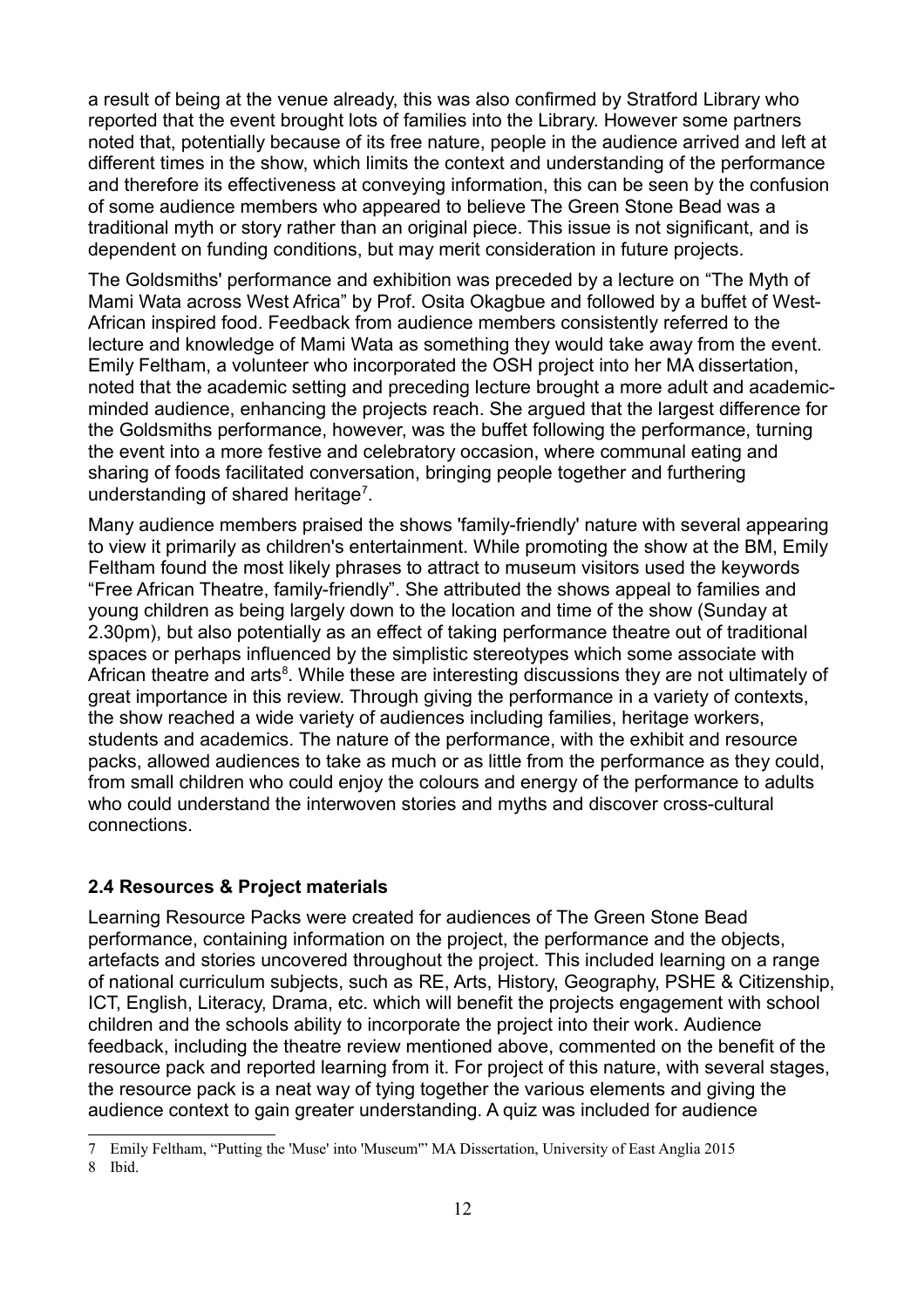members to take during and after the performance and exhibit, which is now available online along with the learning resource packs and information about the OSH project. This is another example of how IROKO interacted with participants, making them think about and engage with the content of their project rather than being passive observers, and in doing so increasing the accessibility and understanding of heritage information.

A CD was produced containing all of the songs written for The Green Stone Bead, recording the music and work for future posterity. As well as increasing the reach of the project, Alex Oma-Pius noted that the connections made with a new recording studio and artists would benefit IROKO in future work. A problem that arose in the digital distribution of the CD was that funding conditions for the project potentially prohibited the distribution of the CD through for-profit channels such as Youtube. This is a good example of the lessons that are learned throughout a project, building IROKO's experience and ability to carry out similar projects.

A video documenting the project and performances has been created and is available to view through the IROKO website<sup>[9](#page-12-0)</sup>. This will be another avenue for taking the project to new audiences and sharing the heritage learning gained through the project and is also an interesting insight into how the project worked and progressed, which may be useful in informing and inspiring other groups and similar projects.

# **3. Monitoring & Evaluation**

Throughout the project a good quantity of monitoring and evaluation activity was carried out with outputs recorded and tracked throughout and either video or survey feedback gathered from participants and audiences at almost every stage of the project.

There is room for improvement on the quality of the feedback, notably the questionnaires, which could be better thought out, with more clarity in the purpose of the questions being asked and the information desired from the respondents. However there is evidence that IROKO adapted and improved their surveys throughout the project, for example including a question which asked where audience members heard of the project or which organisation workshop participants worked for. Other interesting questions could have looked at whether trainees could apply their learning in their work or personal lives, whether events changed attitudes towards the sites in which they were held (such as the BM) or tested knowledge of cross-cultural connections made.

Simple questions such as asking workshop participants to rate the training, or asking audience members to rate the performance in terms of entertainment and education, can provide quick and quantifiable feedback to use, as well as being useful for comparisons to help evaluate changes and improvements throughout a project.

Adjusting the style of questions could also provide more informative and relevant responses. For example, audience surveys of The Green Stone Bead asked: *"In your opinion, will stored information about the project be beneficial to future generations interested in learning about heritage? Yes or No"*, to which 100% of respondents said yes. We are limited in what we can actually learn from this response; the vague nature of the question and yes/no response options will tend to create 'yes' responses, while it is unclear how public audiences views relate to actual benefits to heritage learning. One way to gain more understanding from such a question would be to use a scale response rather

<span id="page-12-0"></span><sup>9</sup> www.irokotheatre.org.uk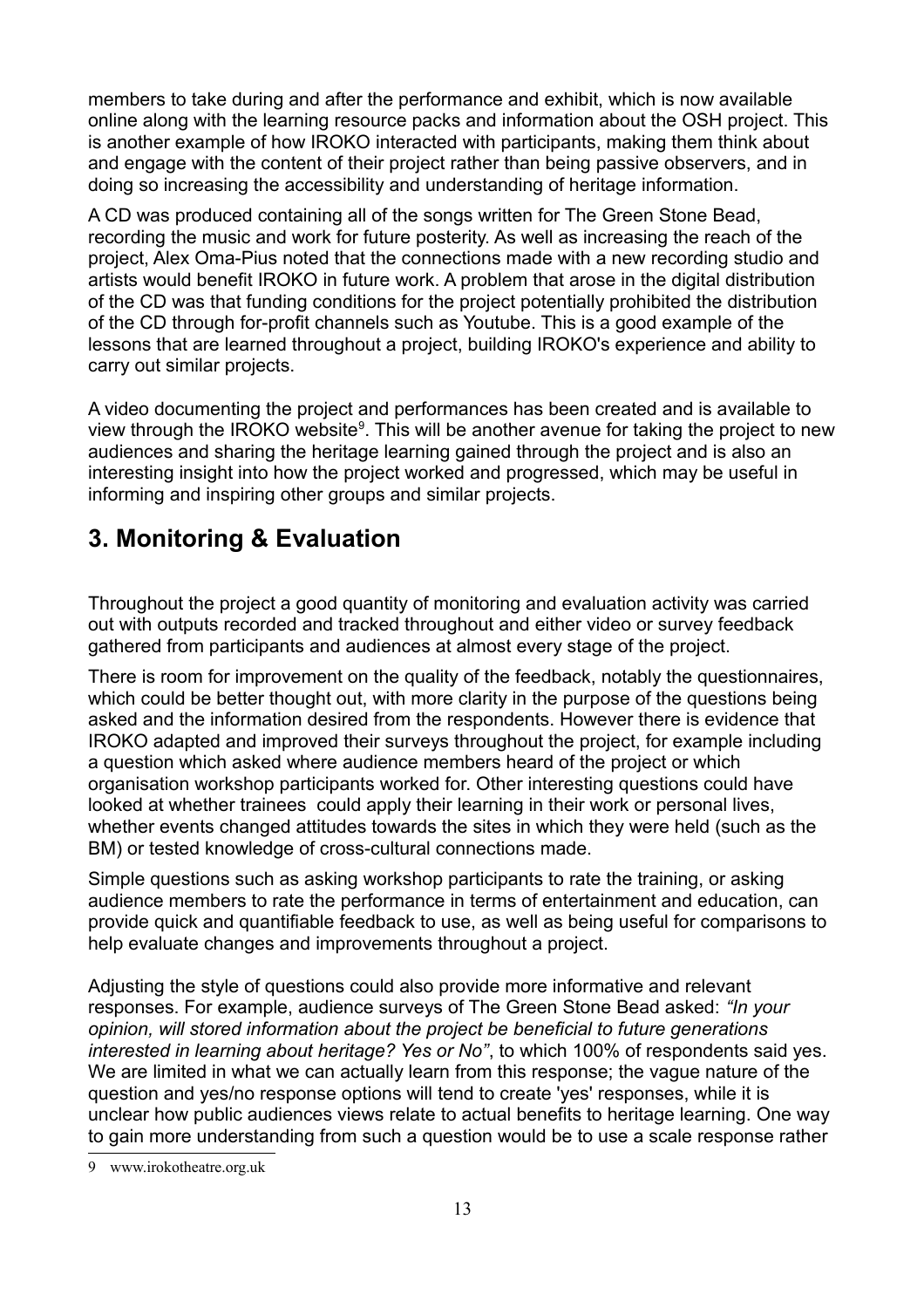than yes/no to gauge the intensity of a respondents opinion and allow a neutral option to help avoid a positive bias, for example:

*To what extent do you agree with the following statement: 'Stored information about the project will benefit future generations interested in learning about heritage'*

*1. Strongly Disagree 2. Disagree 3. Don't Know 4. Agree 5. Strongly Agree*

There is evidence that IROKO responded to, and incorporated, feedback throughout the project. In it's partner feedback the BM describes the partnership with IROKO as 'responsive' and cites changes made to later workshops following feedback from participants (see Annex C). The 'Green Stone Bead' play was also altered as a response to audience feedback from the first performance, while other examples include setting performance dates and exhibition times based on partner feedback, and plans to redesign the companies website to make the most of the new resources available there (based on a User Experience survey).

The expansion of the project, in workshops and performances, was also in response to consistent positive feedback and demand.

## **4. Conclusions**

The OSH project was very well received by all involved, including training participants, audiences and parter organisations. The strength of the project undoubtedly lay in is multifaceted approach with different stages engaging with participants in different ways increasing the impact and reach of the project. There is evidence of positive impacts from each outcome and the selection of partners and venues allowed the project to reach a wide range of people including families, students, academics and heritage and education workers. Notably, the extensive touring of The Green Stone Bead around schools in London brought the project to groups who would often not be reached by such heritage learning and entertainment. Positive feedback from the addition of a preceding lecture and following food and drink reception at Goldsmiths highlight the possibilities for expanding the depth and breadth of engagement and learning through incorporating varied elements in similar future projects.

Many aspects of the projects legacy have been outlined in the body of the review above. Increasing knowledge and understanding of heritage and cross-cultural links, increasing the skills of people and organisations to share that information further and building the capacity of IROKO and of their strategic partners, have all been direct results of the project. Examples of unexpected legacy outcomes from the project include its use to influence a teacher training program on 'cross-culturalism' and the project outcomes being used to develop a new IROKO programme, the IROKO Bright Stars Project described as "..a new community and skills development project focusing on introducing local people to museums and galleries."

The project achieved or exceeded all of its original targets, training more people and performing for larger total audiences than expected. While this is fundamentally a sign of its success, it may indicate the need for a clearer (perhaps more optimistic!) definition of scope in future projects, with the possibility of more preliminary research into demand for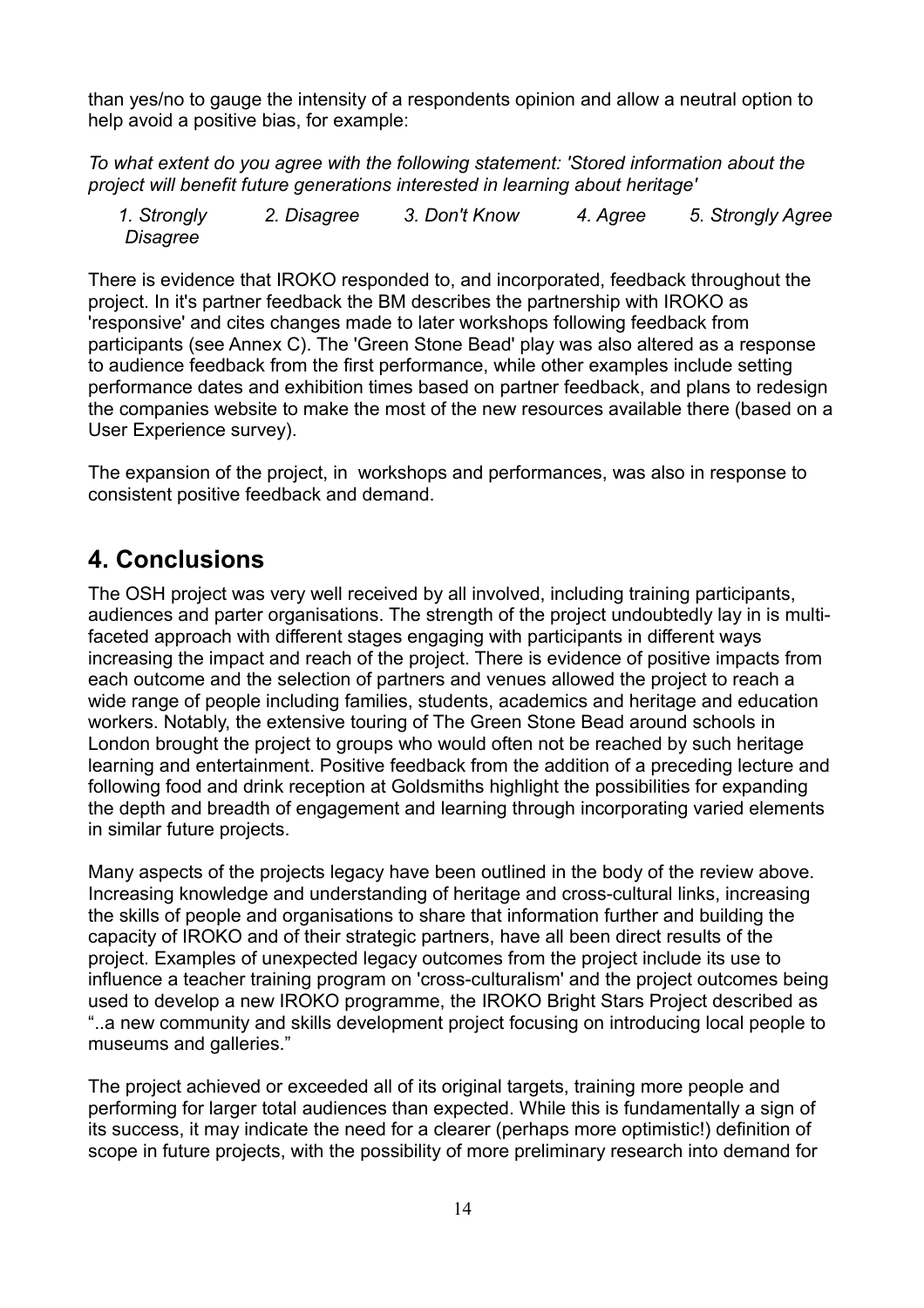the project. The extension of the project is not without cost; the Project Director has currently spent a total of 825 hours on the project, 43% more than the 576 budgeted, with the project still to finish completely. While the financial costs of this appear to have been absorbed by full-time IROKO staff, to their credit, this is not an ideal or sustainable solution and highlights the need to better understand the scope of a project at the initial planning and funding stages.

The overwhelmingly positive feedback and demand for the OSH project can be seen through responses given from all involved and the number of extra performances and schools visited. At time of writing there are still performances planned in 2016 that have been specially requested and IROKO plans to apply for further funding to take the performance and exhibit to yet more schools and venues. With a finished performance piece that has proved popular and effective at engaging people in heritage learning, IROKO have a fantastic opportunity to reach even greater numbers of people and to share the heritage and cross-cultural links that they have discovered throughout the OSH project.